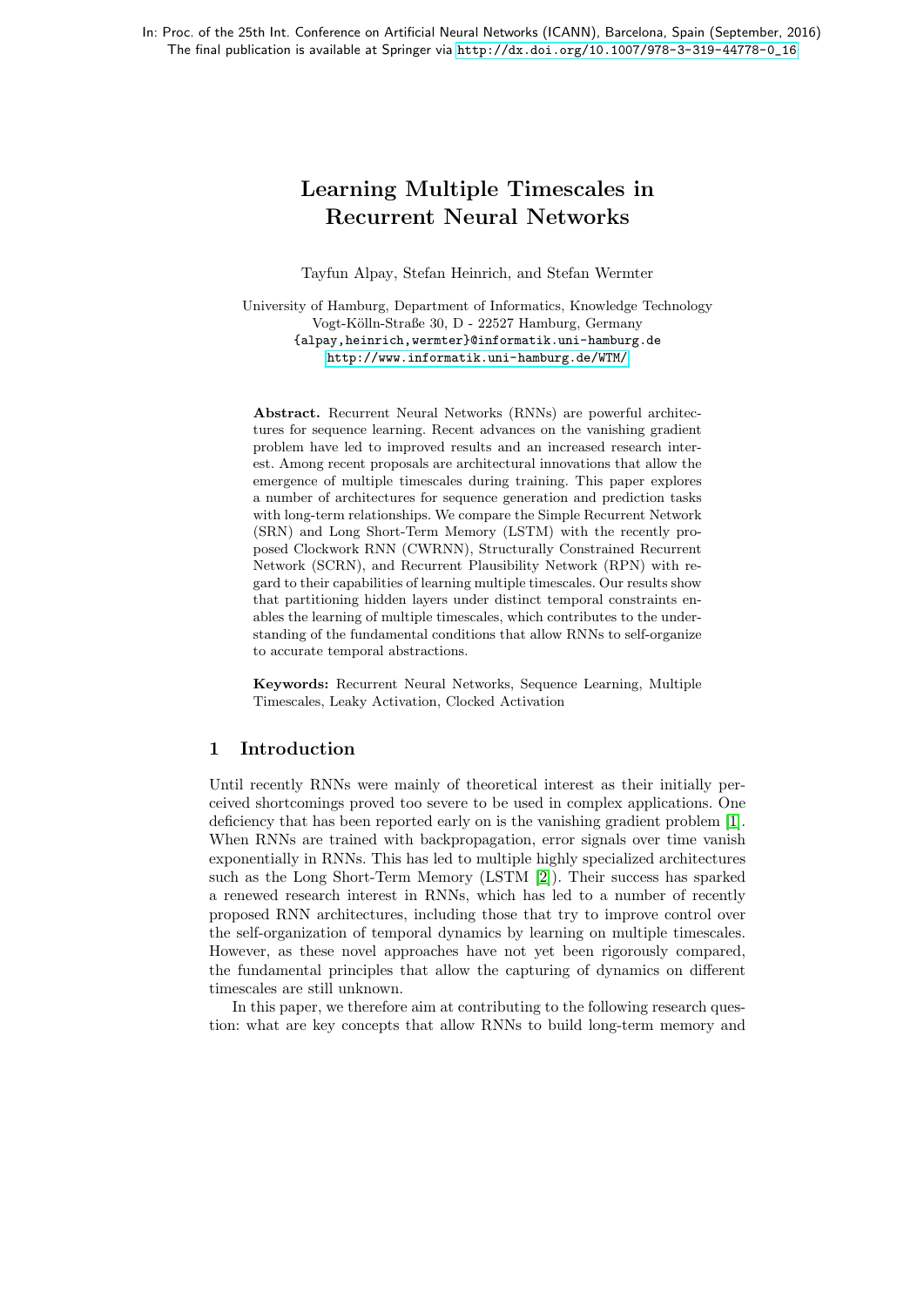2 Learning Multiple Timescales in Recurrent Neural Networks

learn on multiple timescales? We approach this question by investigating the Clockwork RNN (CWRNN [\[3\]](#page-7-2)), which has been shown to allow emergence of multiple timescales by restricting update frequencies to temporal constraints. A different method with the same effect is the use of leakage and hysteresis parameters that constrain the amount of change within a system between time steps. The concept of leakage is most popularly used in the Echo State Network (ESN [\[4\]](#page-7-3)) but has also been shown to improve the Simple Recurrent Network (SRN [\[5\]](#page-7-4)). A related concept can be found in the Recurrent Plausibility Net-work (RPN [\[6\]](#page-7-5)) which introduces a related hysteresis parameter  $\varphi$  to perform time-averaging. It also has shortcut connections, which provide shorter error propagation paths for the temporal context layers. Shortcuts have been shown to allow better training in very deep networks [\[7\]](#page-7-6). Both shortcuts and leaky units are used in the Structurally Constrained Recurrent Network (SCRN [\[8\]](#page-7-7)) that additionally partitions its layer into modules, similarly to the CWRNN.

As the RPN, SCRN, and CWRNN share similar architectural concepts such as leakage, shortcuts, and partitioning the hidden layer into modules, their investigation is of particular interest for studying the effect of these concepts on the self-organization of the temporal dynamics. We evaluate these architectures on sequence generation and prediction tasks, using the SRN and the LSTM as a baseline. Even though the LSTM has no specific time scaling mechanism, it is included in the experiments due to its reported ability to capture long-term dependencies.

## 2 Recurrent Neural Networks

#### 2.1 Recurrent Plausibility Network

The Recurrent Plausibility Network (RPN) was originally developed to learn and represent semantic relationships while disambiguating contextual relationships [\[9\]](#page-7-8). It is based on the state of an unfolded SRN during truncated BPTT (see Fig. [1\(a\)\)](#page-2-0), i.e. each hidden layer **h** has its own set of m context layers  $c_k$  $(k \in \{1, ..., m\})$  which store past activations. The main difference to an unfolded SRN is the use of temporal shortcut connections for shorter context propagation paths, making vanishing or exploding gradients less likely (compare Fig. [1\(b\)\)](#page-2-1). For time step  $t$ , the units of the hidden layer **h** are activated as follows:

$$
\mathbf{h}^{(t)} = f_h\left(\mathbf{x}^{(t)} \ \mathbf{W}_{xh} + \sum_{k=1}^m \mathbf{c}_m^{(t-1)} \ \mathbf{W}_{mh}\right),\tag{1}
$$

where the vector **c** denotes the context layers, that are activated by shifting their contents with  $\mathbf{c}_{m-1}^{(t)} = \mathbf{c}_{m}^{(t-1)}$ . The respective context activation for units in  $\mathbf{c}_{m}$ is further constrained under the hysteresis parameter  $\varphi$  [\[10\]](#page-7-9):

$$
\mathbf{c}_{k}^{(t)} = \begin{cases} (1 - \varphi_n) \cdot \mathbf{h}^{(t-1)} + \varphi \cdot \mathbf{c}_{k}^{(t-1)} & \text{iff } k = 1, \\ \mathbf{c}_{k-1}^{(t-1)} & \text{otherwise} \end{cases}
$$
(2)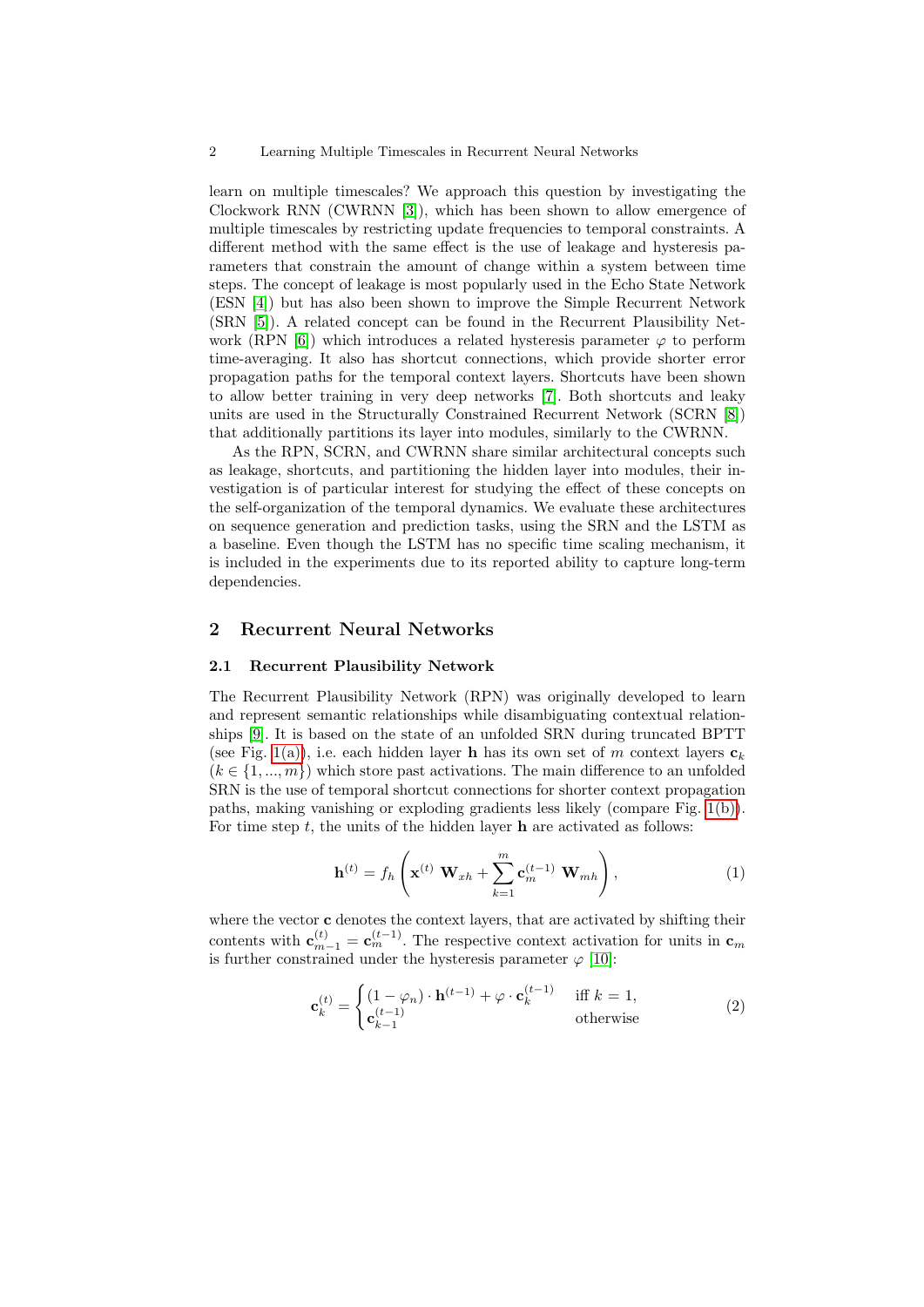<span id="page-2-2"></span><span id="page-2-1"></span><span id="page-2-0"></span>

<span id="page-2-3"></span>Fig. 1. Comparison of investigated RNN architectures. Figure (a) shows an SRN unfolded in time. The RPN (b) extends the SRN with its temporal shortcuts and the hysteresis  $\varphi$ . In case of a deep RPN, each vertical layer  $\mathbf{h}_n^{(t)}$  can have its own hysteresis value  $\varphi_n$ . The SCRN (c) has an additional layer  $s^{(t)}$  that learns slower than in  $h^{(t)}$ due to its high leakage  $\alpha = 0.95$ . The modules  $T_k$  of the CWRNN (d) are sorted by increasing numbers from left to right and are only updated for t mod  $T_i = 0$ .

The hysteresis mechanism allows for a finer adjustment of context memory than in the SRN. Rather than accumulating past activations in a single feedback loop, the network is able to specifically learn the contribution between specific time frames due to the temporal shortcuts.

#### 2.2 Structurally Constrained Recurrent Network

The Structurally Constrained Recurrent Network (SCRN) was recently proposed by Mikolov et al. [\[8\]](#page-7-7). The motivation behind the architecture is to achieve specialization of hidden layers by partitioning them into parallel "modules" that operate independently and under distinct temporal constraints. This theoretically allows to train on multiple timescales. While the left path in the SCRN equals a SRN with a regular hidden layer  $\mathbf{h}^{(t)}$ , the additional module  $\mathbf{s}^{(t)}$  has units with different temporal characteristics (compare Fig. [1\(c\)\)](#page-2-2). It is initialized with the recurrent identity matrix and its updates constrained by a leakage parameter  $\alpha \in [0, 1]$ . The authors set this leakage to 0.95, causing the states to change on a much slower scale than in  $\mathbf{h}^{(t)}$ . Similarly to the RPN, this architec-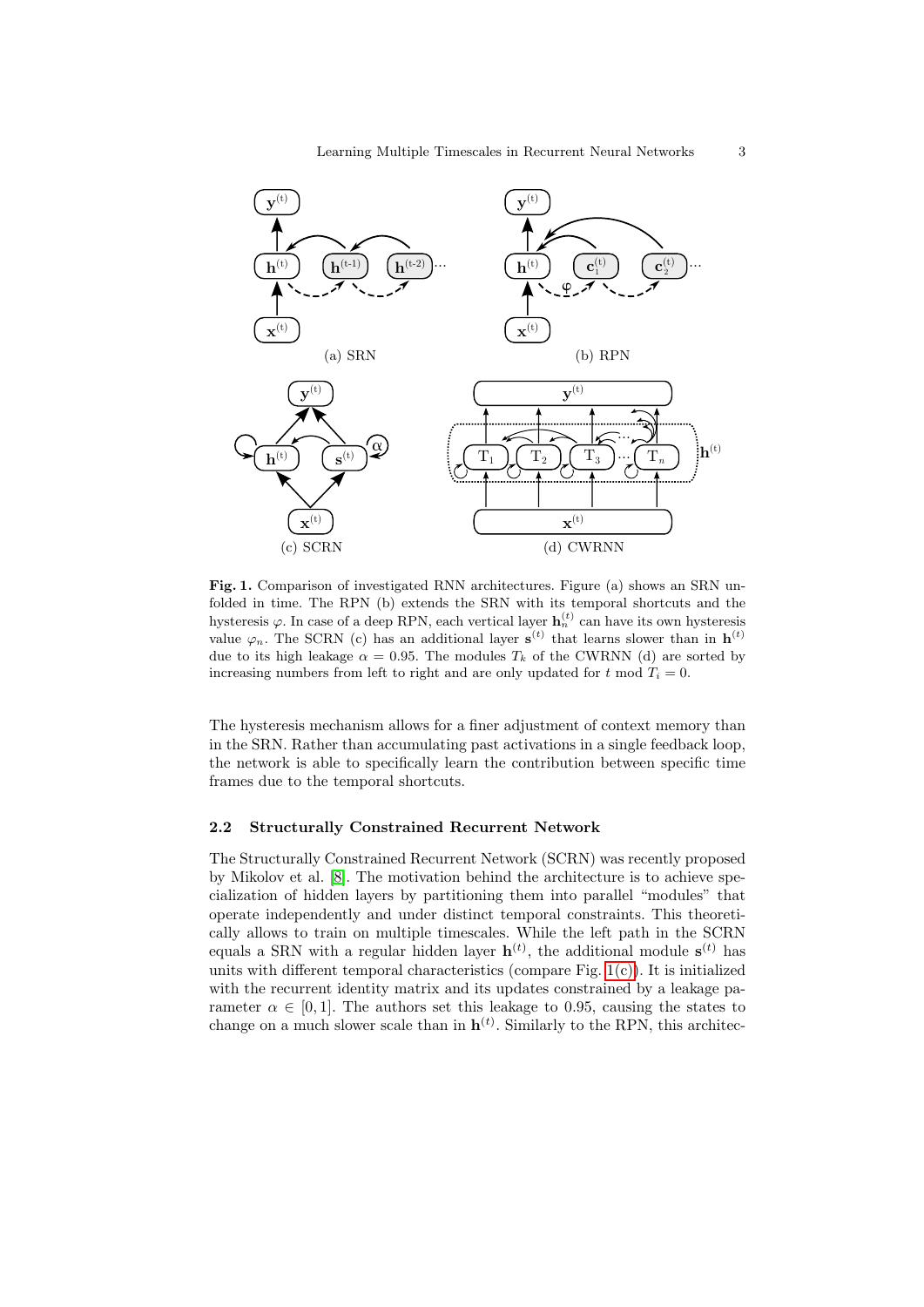#### 4 Learning Multiple Timescales in Recurrent Neural Networks

ture makes use of shortcut connections  $(\mathbf{W}_{sh})$  that allow  $\mathbf{h}^{(t)}$  to access long-term context which is learned in  $\mathbf{s}^{(t)}$ . The update rules of the SCRN are as follows:

$$
\mathbf{s}^{(t)} = (1 - \alpha)\mathbf{W}_{xs} \ \mathbf{x}^{(t)} + \alpha \ \mathbf{s}^{(t-1)},\tag{3}
$$

$$
\mathbf{h}^{(t)} = f_h(\mathbf{W}_{sh} \ \mathbf{s}^{(t)} + \mathbf{W}_{xh} \ \mathbf{x}^{(t)} + \mathbf{W}_{hh} \ \mathbf{h}^{(t-1)}), \tag{4}
$$

$$
\mathbf{y}^{(t)} = f_y(\mathbf{W}_{hy} \; \mathbf{h}^{(t)} + \mathbf{W}_{sy} \; \mathbf{s}^{(t)}), \tag{5}
$$

where  $f_h$  and  $f_g$  are the respective activation functions for the hidden and output layers.

#### 2.3 Clockwork Recurrent Neural Network

The discussed idea of partitioning the hidden layer into parallel modules with distinct temporal properties can also be found in the Clockwork Recurrent Neural Network (CWRNN). However, the main difference is that multiple timescales are not achieved by varying leakage but rather an external clock that determines when a module gets updated. This means that a module  $k$  is only updated if its clock period  $T_k$  satisfies the criterion t mod  $T_k = 0$ . Otherwise, the module is inactive in which case the previous activation  $\mathbf{h}_k^{(t-1)}$  $k^{(l-1)}$  gets copied over:

$$
\mathbf{h}_{k}^{(t)} = \begin{cases} f_{h} \left( \mathbf{x}^{(t)} \ \mathbf{W}_{xk} + \sum_{l=k}^{n} \mathbf{h}_{l}^{(t-1)} \ \mathbf{W}_{lk} \right) & \text{iff } t \text{ mod } T_{k} = 0, \\ \mathbf{h}_{k}^{(t-1)} & \text{otherwise} \end{cases}
$$
(6)

An additional constraint is that  $T_l > T_k$  for  $l < k$ , i.e. the modules are ordered by increasing numbers from left to right (compare Fig. [1\(d\)\)](#page-2-3). Therefore, modules on the left are updated more frequently than those on the right. Consequently, modules with greater periods (on the right) will self-organize slower and to longterm dependencies while those with small periods (on the left) change more often, focusing on short-term dependencies.

### 3 Experiments

All five architectures, the SRN, RPN, SCRN, CWRNN, and LSTM have been evaluated on two tasks; sequence generation of a sinusoid wave and sequence prediction of words created by embedded Reber grammar. They have been trained with RMSProp, which divides the current gradient by a sliding average of recent gradients [\[11\]](#page-7-10). Momentum was empirically set to 0.9 and the networks trained for a maximum number of 5000 epochs using early stopping. Weights were initialized using normalized initialization, sampling from  $\mathcal{N}(0, 1/\sqrt{n+m})$  where n is the number of incoming and  $m$  the number of outgoing weights in the respective layer [\[12\]](#page-7-11). Linear and non-linear activation (tanh) were explored. The forget gate bias was initialized with a higher value of 2 to avoid initial forgetting [\[13\]](#page-7-12). All other hyperparameters were set empirically for each network and task. Each setup was run 100 times with different random initializations.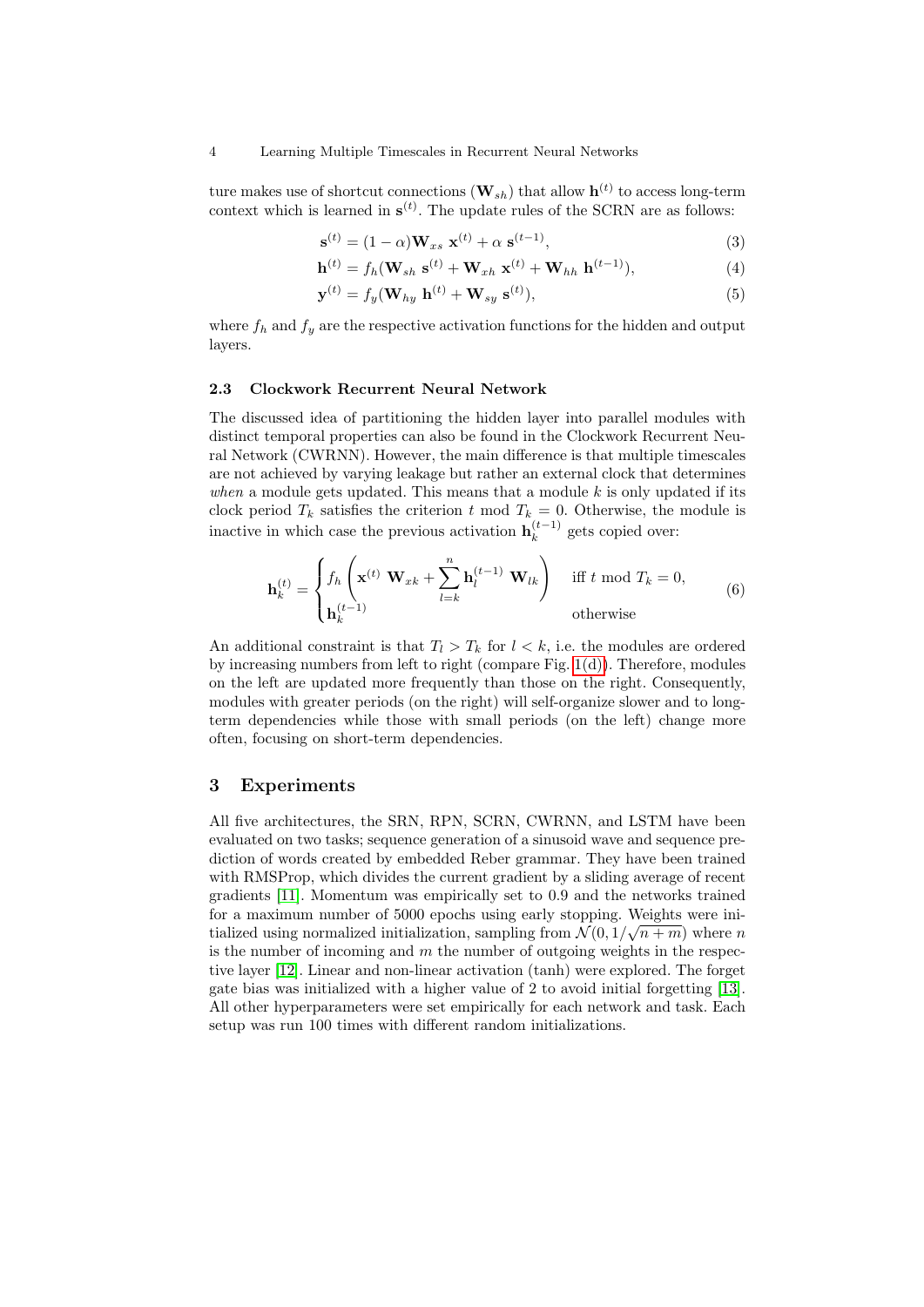## 3.1 Sequence Generation

In the first task, the networks have to learn how to generate a target sequence. They receive no input while a single sequence is sequentially presented as the target. This sequence of length 256 is a composition of three different sine waves, normalized to  $[-1, 1]$ . A single output unit  $y_t$  encodes the respective sequence value at time step  $t$ . All networks were trained to minimize the mean squared error (MSE) with a learning rate of  $\gamma = 10^{-4}$  and 64 hidden units. For the RPN, a context width  $m = 5$  and  $m = 15$  was explored with hysteresis values of  $\varphi \in \{0.1, 0.2, 0.5\}$ . Two variants of the SCRN were trained: i) a constant leakage of  $\alpha = 0.95$  and ii) an adaptive leakage  $\alpha_t$  that is trained as described in [\[8\]](#page-7-7). For the CWRNN, 8 equally sized modules with clock periods growing by the powers of 2  $(P_1 = \{1, 2, 4, 8, 16, 32, 64, 128\})$  are compared with a more coarse setup of 4 modules with the periods  $P_2 = \{1, 4, 16, 64\}.$ 

The results for the best networks are depicted in Fig. [2.](#page-5-0) The CWRNN generates the most accurate sequences, which indicates an ability to capture the underlying subfrequencies, learning multiple timescales. It was also found that the investigated clock-timings  $P_1$  (8 modules) and  $P_2$  (4 modules) perform equally well. The SRN on the other hand merely captures the most dominant subfrequency of the sequence while the LSTM gives a sliding average. The SCRN always converges to the mean, being the only network which seems to be completely unable to learn this task. Similar to the SRN, the RPN is able to capture only one subfrequency. For the tested  $\varphi$  values, only 0.1 and 0.2 lead to convergence that is not located around the mean. There is also a slight difference that can be observed between these values: increasing  $\varphi$  from 0.1 to 0.2 causes an increasing phase shift, i.e. the prediction gets increasingly delayed over time. This effect can be explained by the fact that the temporal context, which is time-averaged by the hysteresis, will span a larger time window with growing hysteresis values.

#### 3.2 Embedded Reber Grammar

In the second task, the networks are trained to sequentially predict the next symbol produced by Embedded Reber Grammar (ERG). The ERG is a wellknown test for RNNs, since a SRN cannot be trained with BPTT to learn the grammar due to the presence of long-term dependencies. It is defined as follows:

| $S \rightarrow b$ tRte   bpRpe | $A \rightarrow sA \mid x$ | $C \rightarrow xBD$   s   |
|--------------------------------|---------------------------|---------------------------|
| $R \rightarrow b$ tACe   bpBDe | $B \rightarrow tB$   v    | $D \rightarrow pC \mid v$ |

We randomly generate two different sets with respective sequence lengths of 20 and 30. Both data sets consist of 250 sequences and are further split into 60% training, 20% test, and 20% validation sets for cross validation. Each symbol is encoded with a feature vector of size 7 (1 unit per symbol), while softmax activation in the output layer yields the symbol probabilities. The minimized loss function is the Kullback-Leibler divergence [\[14\]](#page-7-13). For all networks, the number of hidden units was set to 15. For the SCRN, a learning rate of  $\gamma = 0.01$  was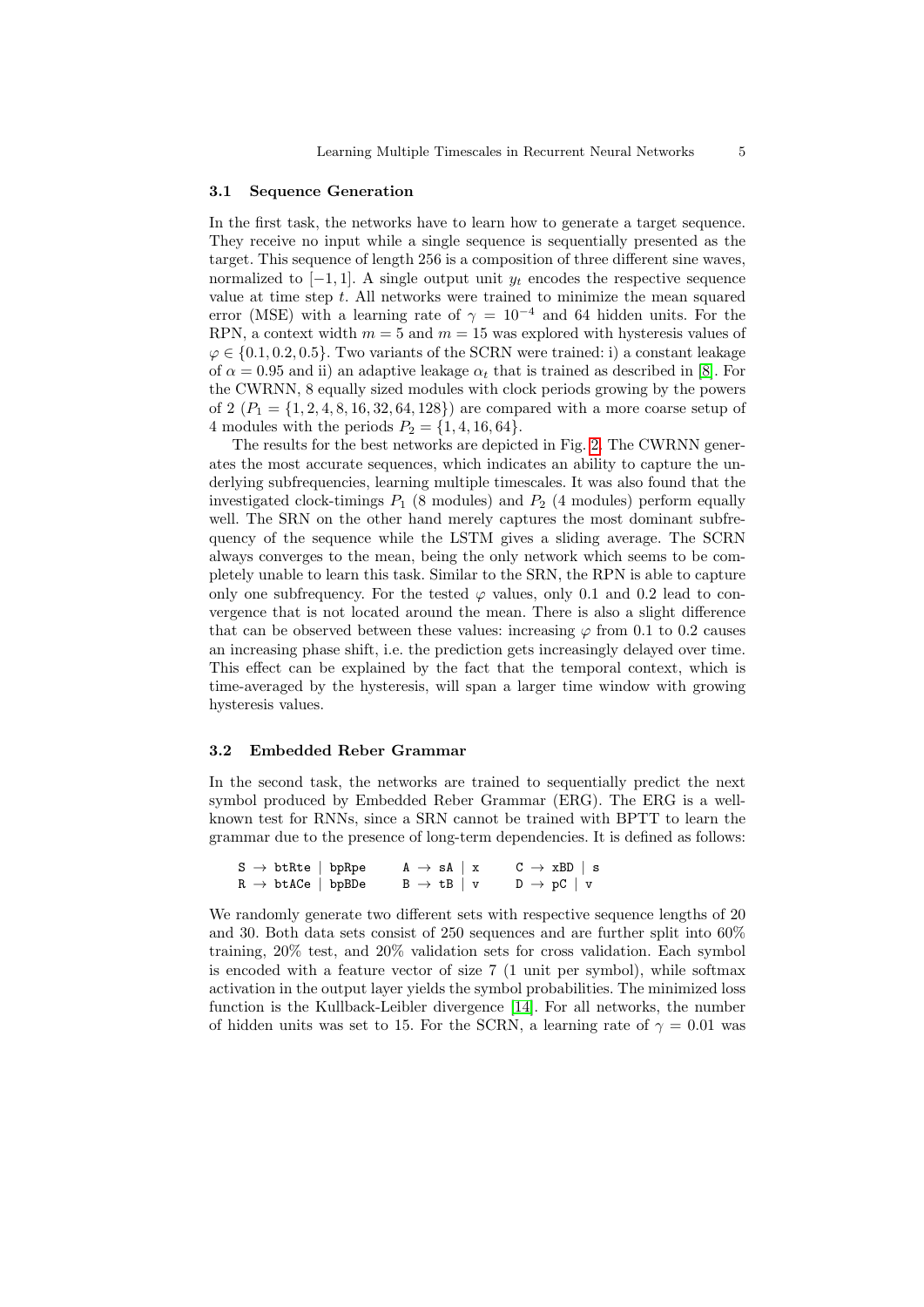

<span id="page-5-0"></span>Fig. 2. Top: Sequences with the lowest MSE for the best trials. Generated sequences (solid lines) are plotted against the target sequence (dotted, red line). Bottom: MSE for each network. Boxes show 25% and 75% quartiles as well as the median (black line). The shown best trials were achieved with  $\varphi = 0.2, m = 15$  for the RPN and  $P_2 = \{1, 4, 16, 64\}$  for the CWRNN  $(P_1 \text{ produced nearly identical results}).$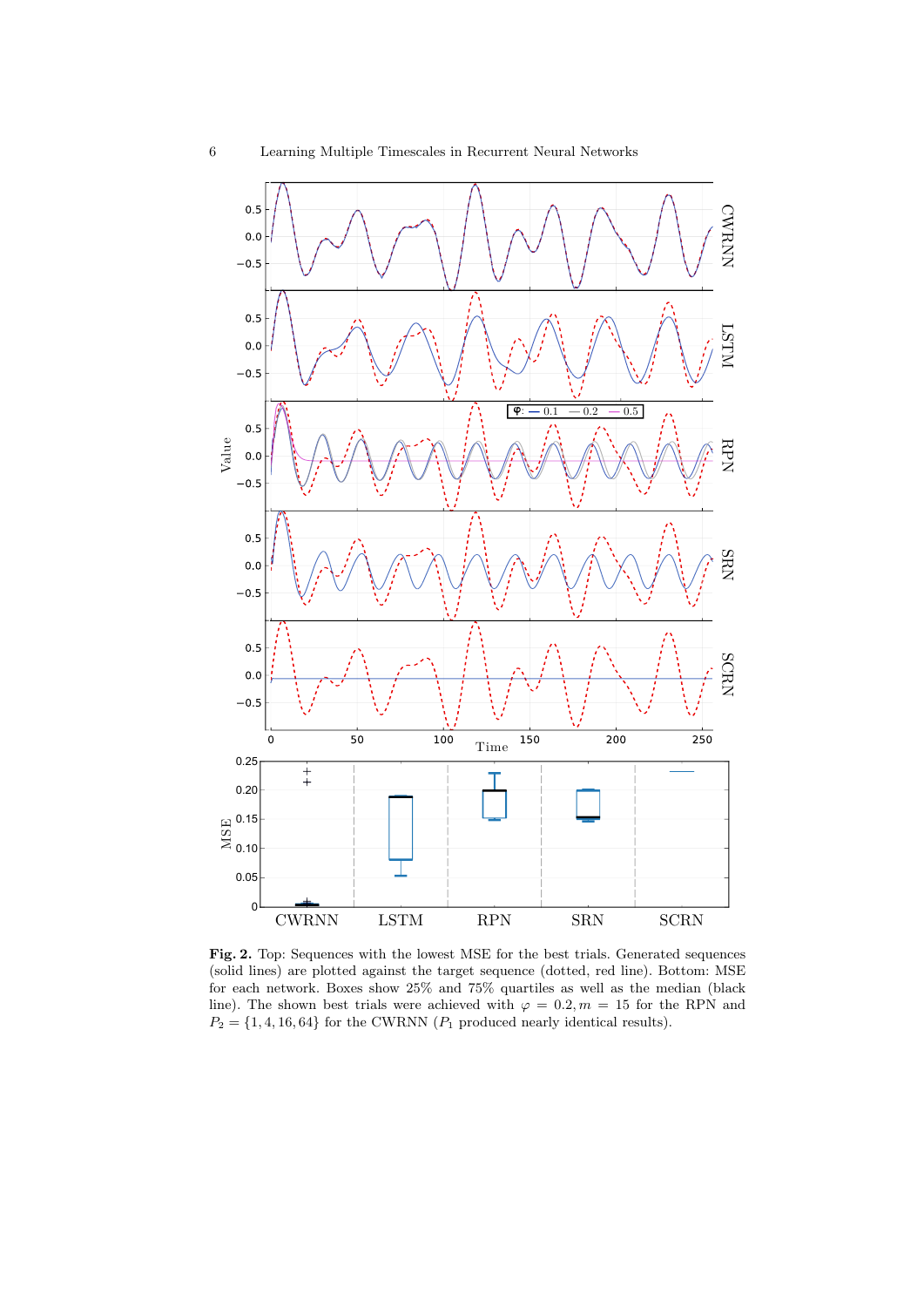found to be optimal, whereas  $\gamma = 10^{-4}$  worked best for the other architectures. The CWRNN's hidden layer was partitioned into 5 modules with the periods  $P = \{1, 2, 4, 8, 12\}$ . All other hyperparameters are set as in the first task.

The results for the best trials are depicted in Fig. [3.](#page-6-0) When trained with sequences of length 20, the SCRN with  $\alpha = 0.95$  emerges as the best performing architecture, whereas the CWRNN seems to have the most difficulties. The LSTM shows an average accuracy, while the RPN seems to be less prone to bad initialization than the SRN. Especially for longer sequences, a large number of SRNs yield considerably more prediction errors than all other networks, which in turn share a similar overall performance.



<span id="page-6-0"></span>Fig. 3. Average edit distances (number of wrongly predicted symbols) for sequences of length  $|S| = 20$  (left, blue) and  $|S| = 30$  (right, green). Boxes show 25% and 75% quartiles as well as the median (black line). The best RPN trials were achieved with  $\varphi = 0.2$ .

## 4 Discussion

In this paper, we have explored various design concepts that allow emergence of multiple timescales and long-term memory in RNNs. Leaky and clocked activations have been investigated together with partitioning hidden layers into modules and using shortcut connections by comparing a number of architectures on the tasks of sequence generation and learning embedded Reber grammar.

Our results show that parallel hidden layers, which learn under different temporal constraints can lead to an emergence of multiple timescales in RNNs. Furthermore, shared weights in the form of shortcut connections (such as in the SCRN and CWRNN) allow units which self-organize to short-term context, to take long-term dependencies into account from specialized units that operating on a larger timescale. While the SCRN achieves this by means of leakage, the